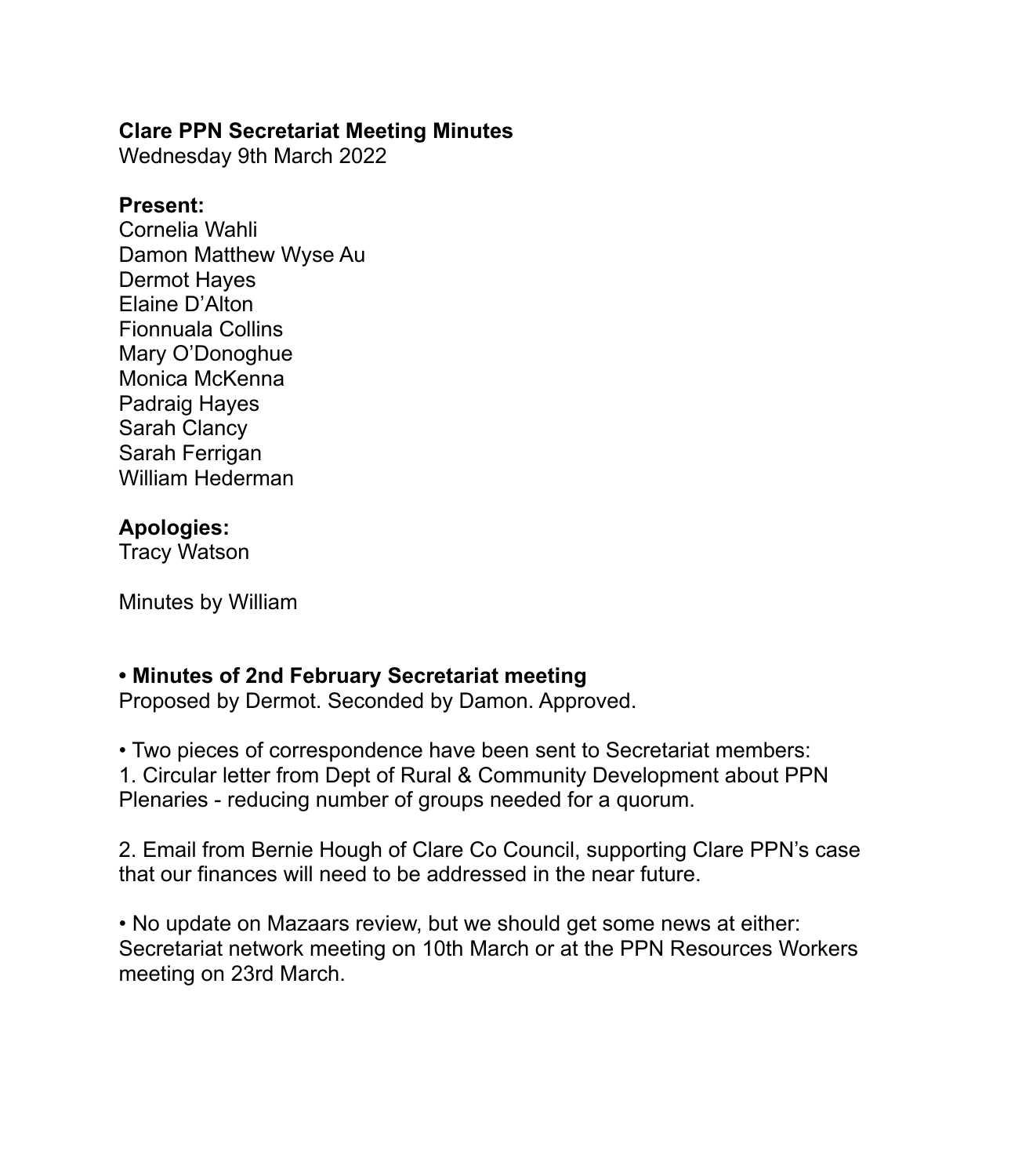## **• Work & Finance Update**

Sarah Ferrigan presented the current finances. They are on track. Meeting expenses are likely to increase slightly as we move to events in person rather than online.

Agreed to buy card and voucher for Deirdre Power who has finished up as the assistant liaison person for Clare PPN at Clare County Council.

#### **Work update:**

We are following up on matters arising from recent Plenary. Meetings and support around the Traveller Community Development Project. Lots of activities/ work coming up soon, including submissions on the Draft Clare County Development Plan and Water Basin Management Plan.

#### **Anti-Poverty Strategy**

- Recruiting peer researchers. Holding a training day on Tuesday 15th.

- Focus groups to start at end March. Either in person or online. Planning at least three dates in Clare. Provisionally Monday 28th March, 11th, 19th & 23rd April; morning and afternoon sessions. Meeting target groups and also a public drop-in session.

- Need to hold a Steering Group meeting before focus groups: between 15th and 28th March.

## **Rights of Nature**

Meeting 10th March. Quite a few interested people. This arose from Plenary. Aim is to get Council to pass a motion recognising the rights of nature.

• Citizens' Assembly on Biodiversity is coming up this year also. IEN giving training session (blended: online & in Dublin) on 22nd March.

## **• Submissions on Draft County Development Plan**

Sarah F and William are preparing Social Inclusion and Environmental submissions respectively. Will circulate them to our relevant groups a week or 10 days before the deadline.

Also, individuals can make their own submission. Also agreed that it is useful for groups/organisations to make separate submissions.